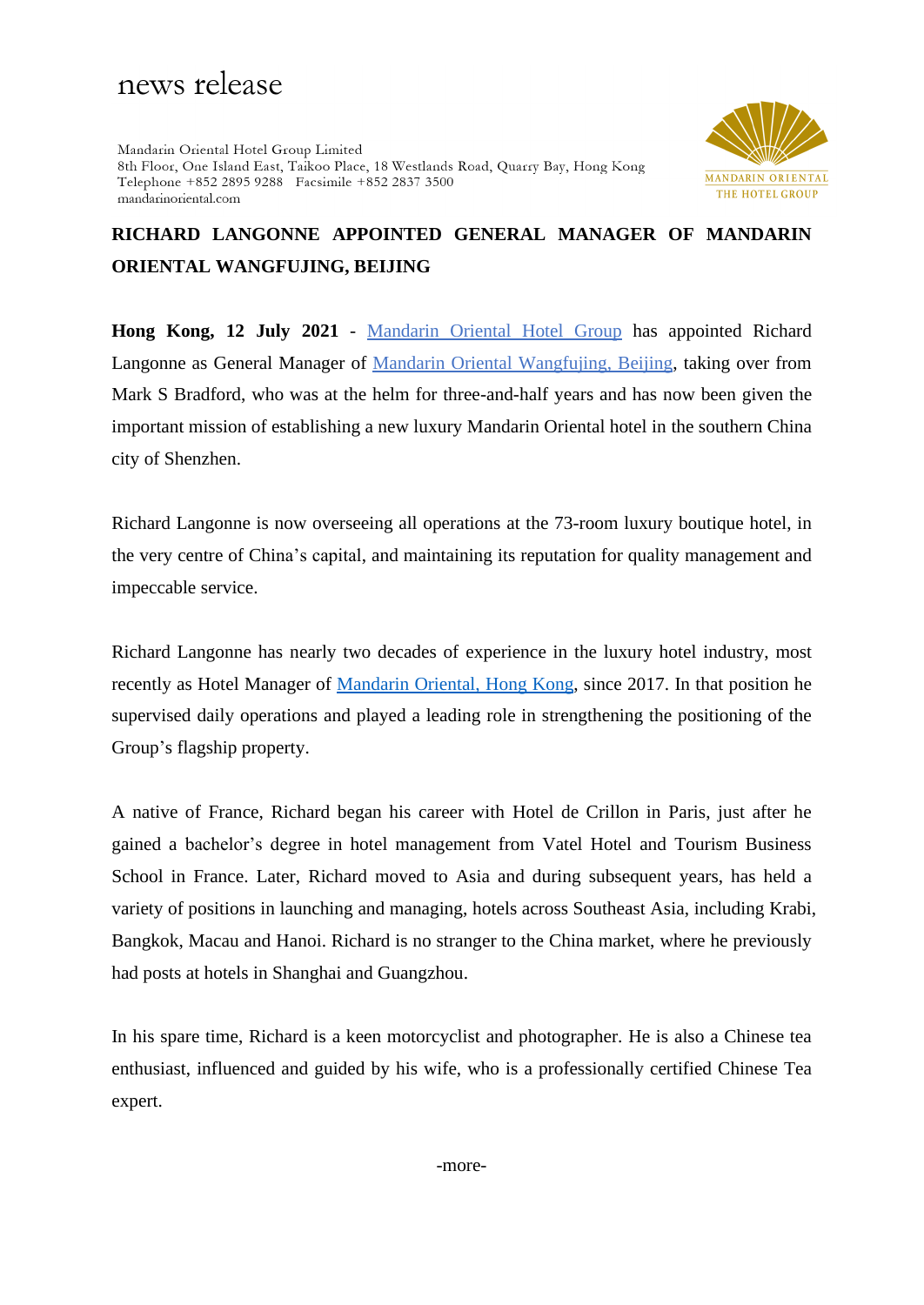

Page 2

"I am delighted to be leading the team at this fantastic hotel." said Richard, "It already has a sterling reputation as a property that exemplifies Mandarin Oriental at its very best. As well as refined culinary experiences, beautifully designed guest rooms, and uncompromising service, it enjoys an enviable location in the very heart of imperial Beijing. Working together with the passionate team, we will continue to present legendary service and create memorable experiences to delight each and every one of our guests."

## **About Mandarin Oriental Wangfujing, Beijing**

With a spectacular location in the heart of China's capital, Mandarin Oriental Wangfujing is the city's premier boutique hotel. Each of the 73 guestrooms and suites are light-filled, elegantly styled and among the largest in Beijing, with many enjoying views of historic landmarks including The Forbidden City. Two stylish restaurants and a bar benefit from access to an expansive rooftop garden terrace while The Spa features signature wellness experiences, a fitness centre and 25m indoor lap pool sky roof. Mandarin Oriental Wangfujing, Beijing, and The Spa have been awarded double five-star by Forbes Travel Guide 2021. Café Zi and Mandarin Grill + Bar have consecutively received The Plate from Beijing Michelin Guide 2020 and 2021.

### **About Mandarin Oriental Hotel Group**

Mandarin Oriental Hotel Group is the award-winning owner and operator of some of the world's most luxurious hotels, resorts and residences. Having grown from its Asian roots into a global brand, the Group now operates 34 hotels and seven residences in 24 countries and territories, with each property reflecting the Group's oriental heritage and unique sense of place. Mandarin Oriental has a strong pipeline of hotels and residences under development and is a member of the Jardine Matheson Group.